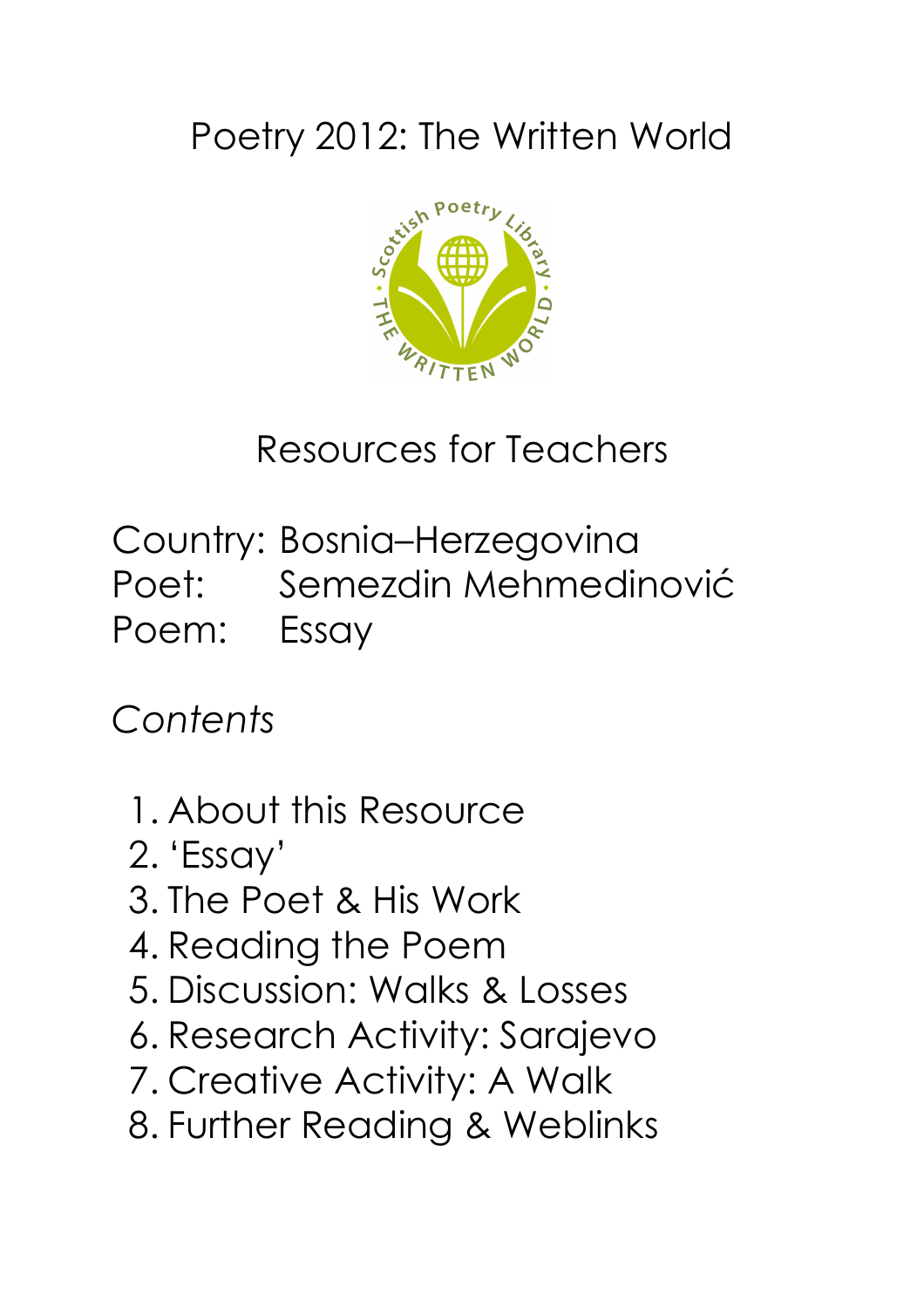## *About this Resource*

Activities in this resource are aimed at pupils in upper primary school (P5–P7).

*Curriculum for Excellence Correspondences (Level 2)*

*Literacy and English experiences and outcomes* 

Reading the poem

*To show my understanding, I can respond to literal, inferential and evaluative questions and other close reading tasks…* **ENG 2-17a** 

*I can discuss structure, characterisation and/or setting; recognise the relevance of the writer's theme and how this relates to my own and others' experiences; discuss the writer's style and other features appropriate to genre.* **ENG 2-19a**

#### Discussion

*When listening and talking with others for different purposes, I can share information, experiences and opinions… [and] clarify points by asking questions or by asking others to say more. LIT 2-09a*

#### Creative Activity

*Having explored the elements which writers use in different genres, I can use what I learn to create stories, poems and plays with an interesting and appropriate structure, interesting characters and/or settings which come to life.* **ENG 2-31a**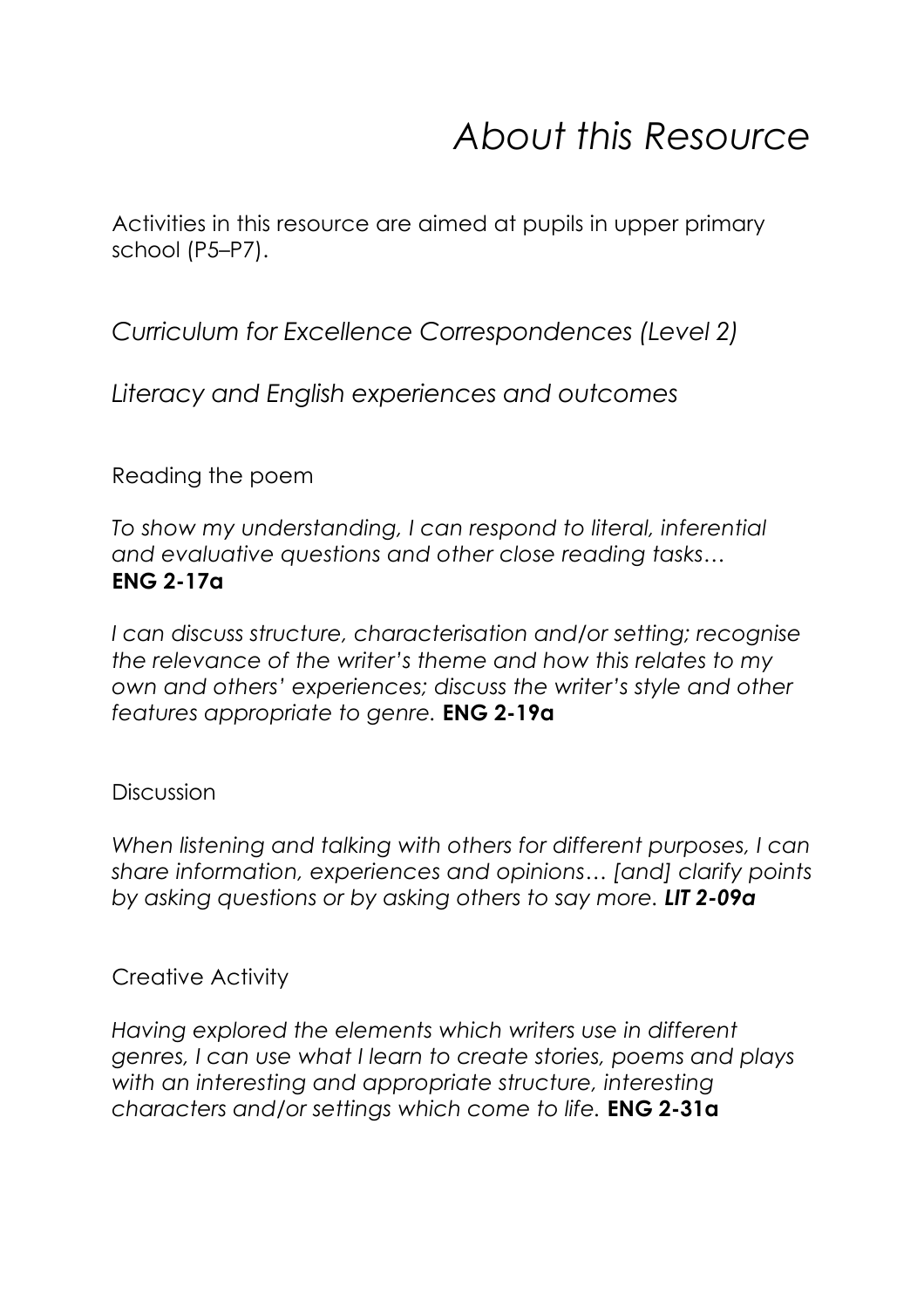### *Essay*

This evening walk deserves a poem. A plane gleaming over the suburbs Sinks into the bluish dusk. Wires spark over the trollies. A woman who lost her earring Comes back up the street looking for it. Feel sorrow for her suddenly. For the boy looking at himself In the bell of his bicycle. For the old man on the bridge, waving to me: "How is it possible that a river can dry up in this best of all possible worlds?" Finally For the pattern of freckles On my mother's face While she assures me as we walk That God is wherever I think of him.

Semezdin Mehmedinović

from *Sarajevo Blues*, translated from the Bosnian and with an introduction by Ammiel Alcalay (San Franisco: City Lights Books, 1998)

Reproduced by kind permission of the author

Notes:

l.4: "trollies" are trolleybuses, which draw their power from overhead electric cables.

l.12: "this best of all possible worlds" is based on a phrase by the German philosopher Leibniz (1646–1716), made famous when it was satirised by the French writer Voltaire (1694–1778) in the novel *Candide*.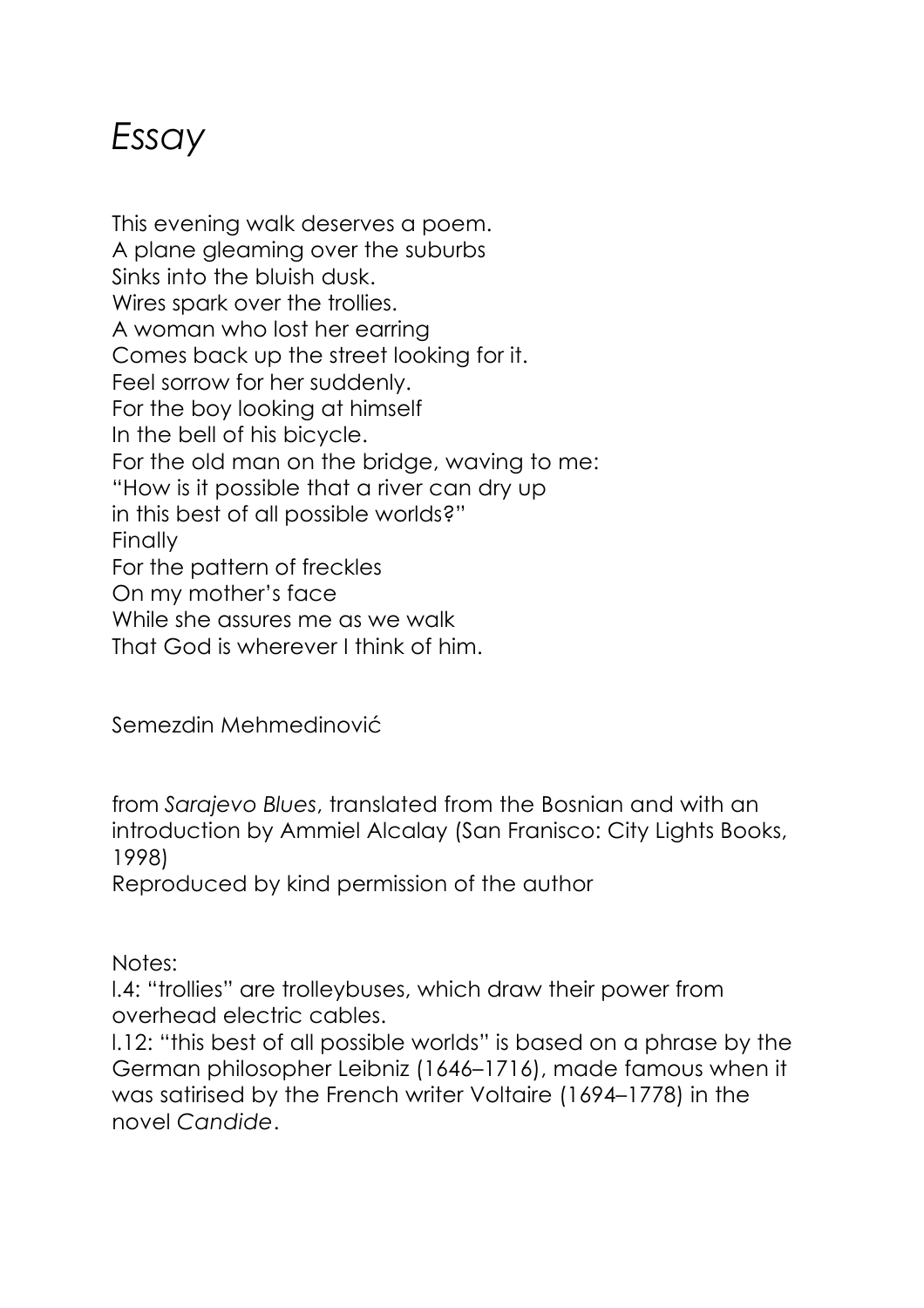### *The Poet & His Work*

Semezdin Mehmedinović was born in Kiseljak, Bosnia, in 1960, and was educated at the University of Sarajevo. He worked as an editor of *Lica* and *Valter* magazines, which were among the first to be openly critical of the declining communist regime. In 1991 Mehmedinović founded the cultural magazine *Fantom Slobode (Phantom of Liberty)*, and shortly after the outbreak of war in 1992, the weekly political magazine *BH Dani*, intended to represent democratic pluralist values in a time of genocide.

*Sarajevo Blues*, a collection of poems and short prose pieces, was originally published at the end of that year, and was the first book in the Biblioteka "egzil-abc" series, published in Ljubljana, Slovenia, which provided a forum for Bosnian writers and translators under siege or living in exile.

In 1996, Mehmedinović went to the United States as a political refugee, where he continues to live today. His books in English translation include *Sarajevo Blues* (1998), *Nine Alexandrias* (2003), *Transatlantic Mail* (2009) with Miljenko Jergovic, and *Soviet Computer* (2011).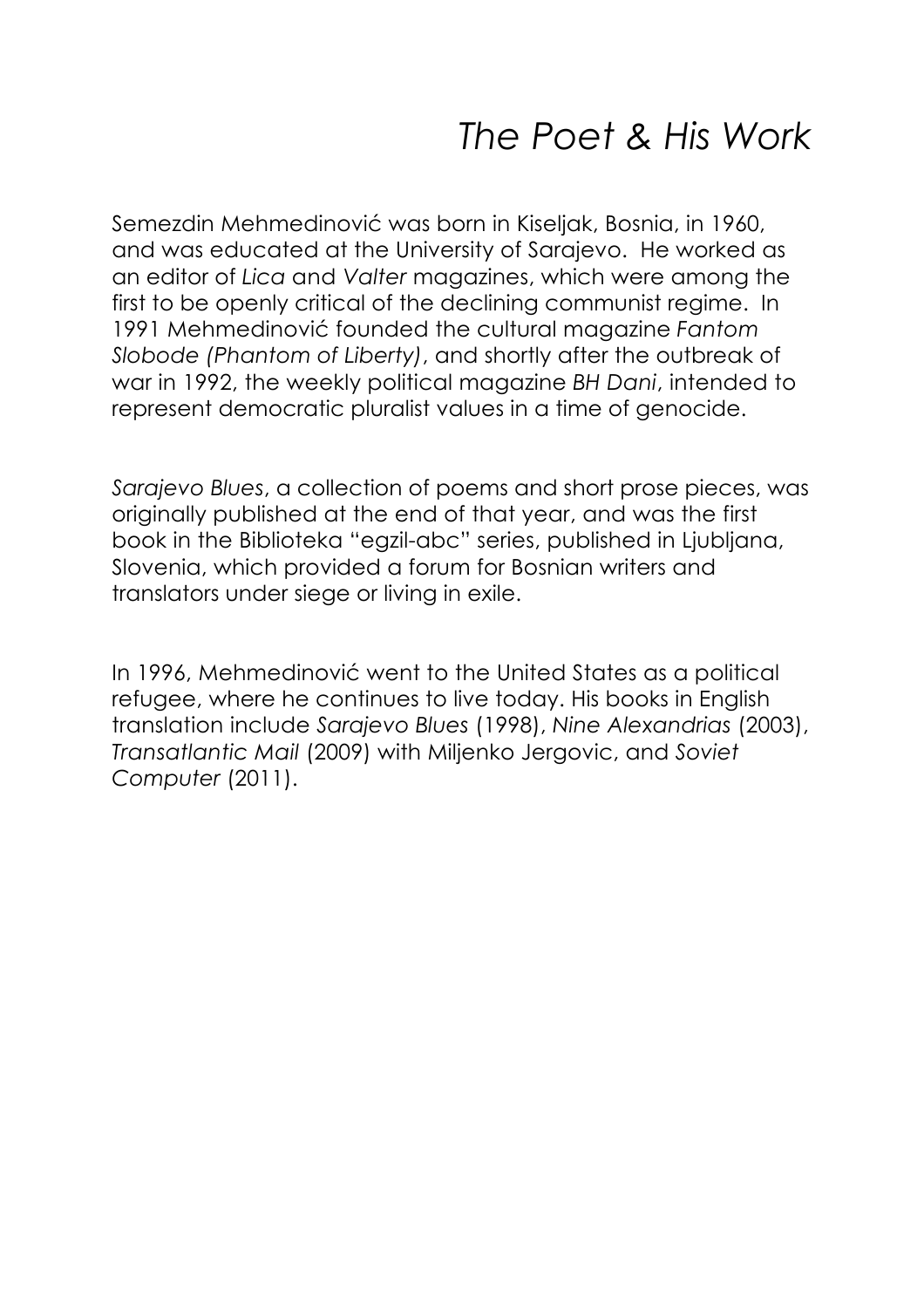# *Reading the poem*

- What things does the poet encounter during his walk?
- Which three people does the poet encounter during his walk? How do they differ?
- Which person is the poet walking with? (We only learn this at the end of the poem.)
- Why do you think the poet asks us to feel "sorrow" for "the woman" in l.5?
- What other things does the poet ask us to feel "sorrow" for?
- What sort of image of himself do you think the boy sees "in the bell of his bicycle"?
- What is the poet thinking of while his mother is talking about God? Why do you think this is?
- The poem uses a mixture of short and long sentences. How many sentences are there in the poem? How long is each sentence, measured by the number of lines it's given? Which is the longest sentence?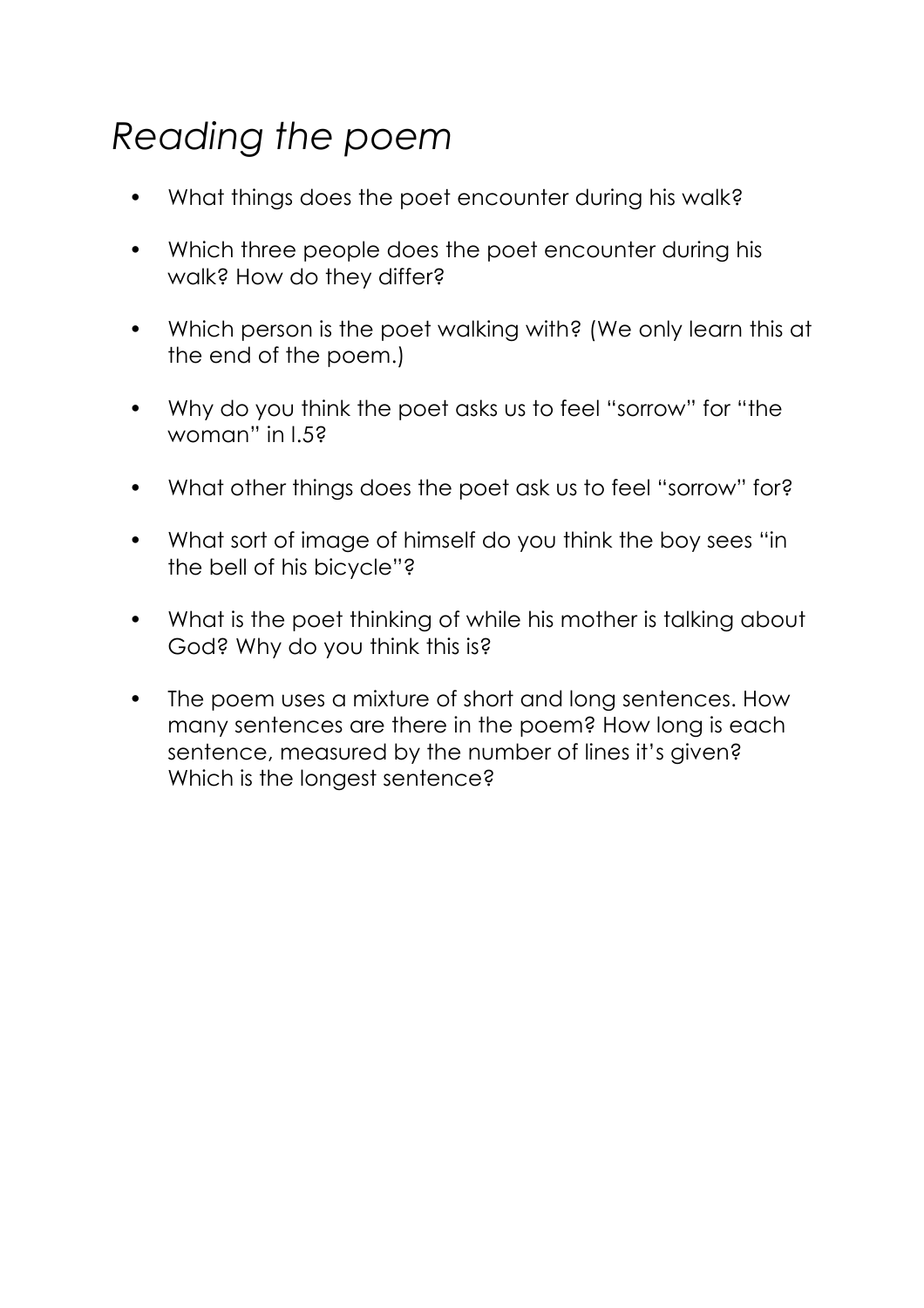### *Discussion*

#### *Walks*

Where do you go for an "evening walk" in the summer? Perhaps a street, a park, a town square, a riverside path, a beach. Talk about what you like (and perhaps don't like) about this place, and who you might meet there.

#### *Losses*

Think of something you have lost. Where did you lose it? How did it happen? How did you feel when you realised? How did other people feel when you told them? Have you been able to replace it?

### *Research Activity*

Find out about Sarajevo:

- where it is
- which Empire it was part of in the 18th and early 19th centuries
- which Empire it was part of in the late 19th and early 20th centuries
- what famous incident happened there on 28 June 1914
- which country it was part of from 1919 until 1992
- what sporting event took place there in 1984
- what happened during the Bosnian War of 1992 to 1995
- what has been happening there since the war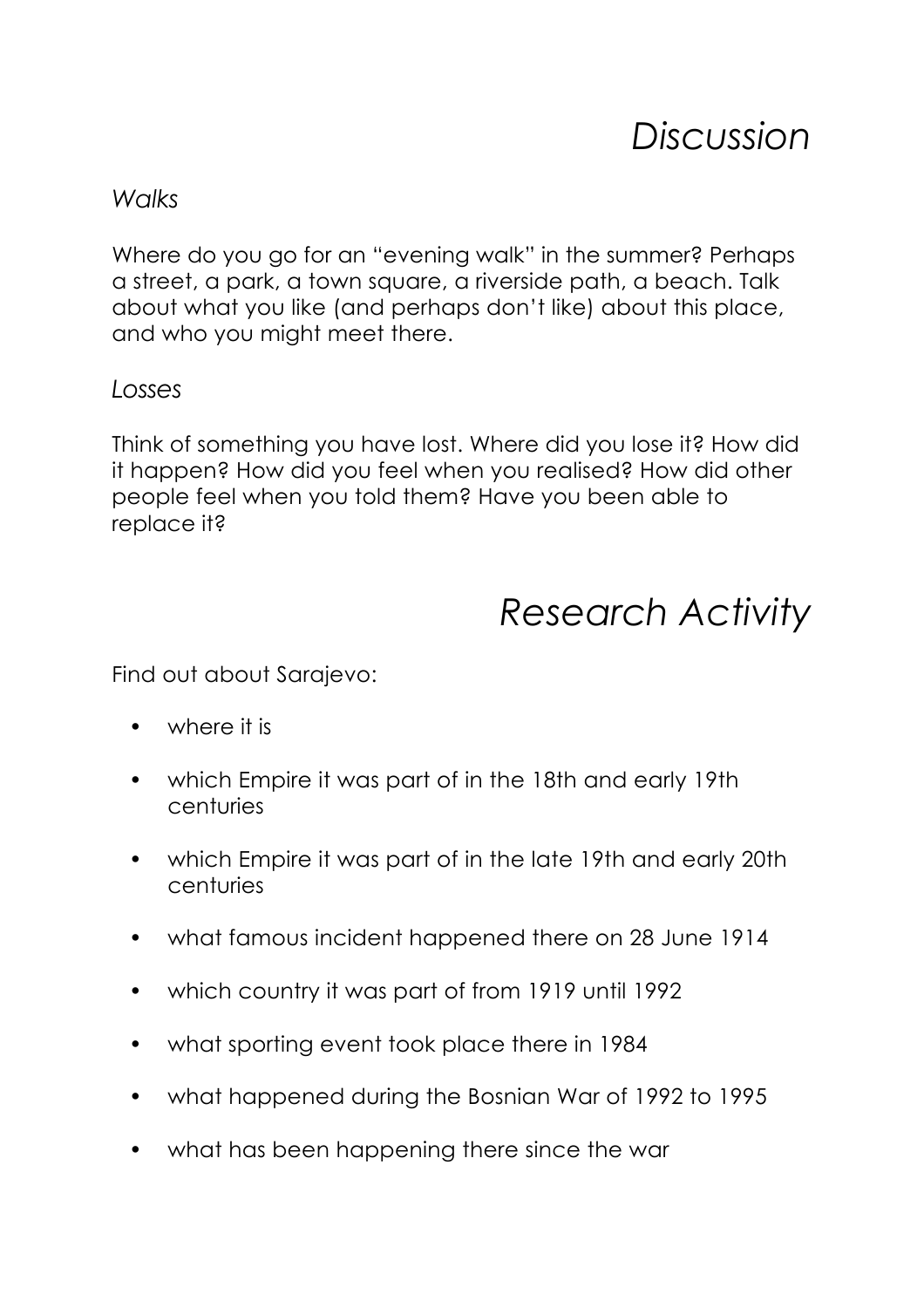# *Creative Activity*

Write a poem about a walk though a town or a city.

You could do this from memory, or you could go on an arranged walk with your class.

Before you write the poem, make some notes about the setting and characters you'll use. Think about some of the things described in 'Essay', and describe

- where you are walking
- something you see up in the sky
- something that passes you perhaps a bus, a train, a bicycle
- the people you meet try to think of at least three, and make them as different as possible in terms of age and gender
- something one of these people says to you
- who you are walking with
- something unusual that you notice about this person
- something this person says to you, which may be reassuring, or it may be disturbing

Now think about the *structure* of your poem. You could borrow some elements of 'Essay':

- start your poem with the line, 'This evening walk deserves a poem.'
- describe *things* first, and then the *people* you meet
- don't tell the reader who you are walking with until the end of the poem
- start the last part of the poem with the word 'Finally'.

Do you want to make it one verse, like 'Essay', or would you like to break it into different verses, perhaps one for each person you meet?

Now write your poem using the above *structure*, and using your notes to provide the *content*.